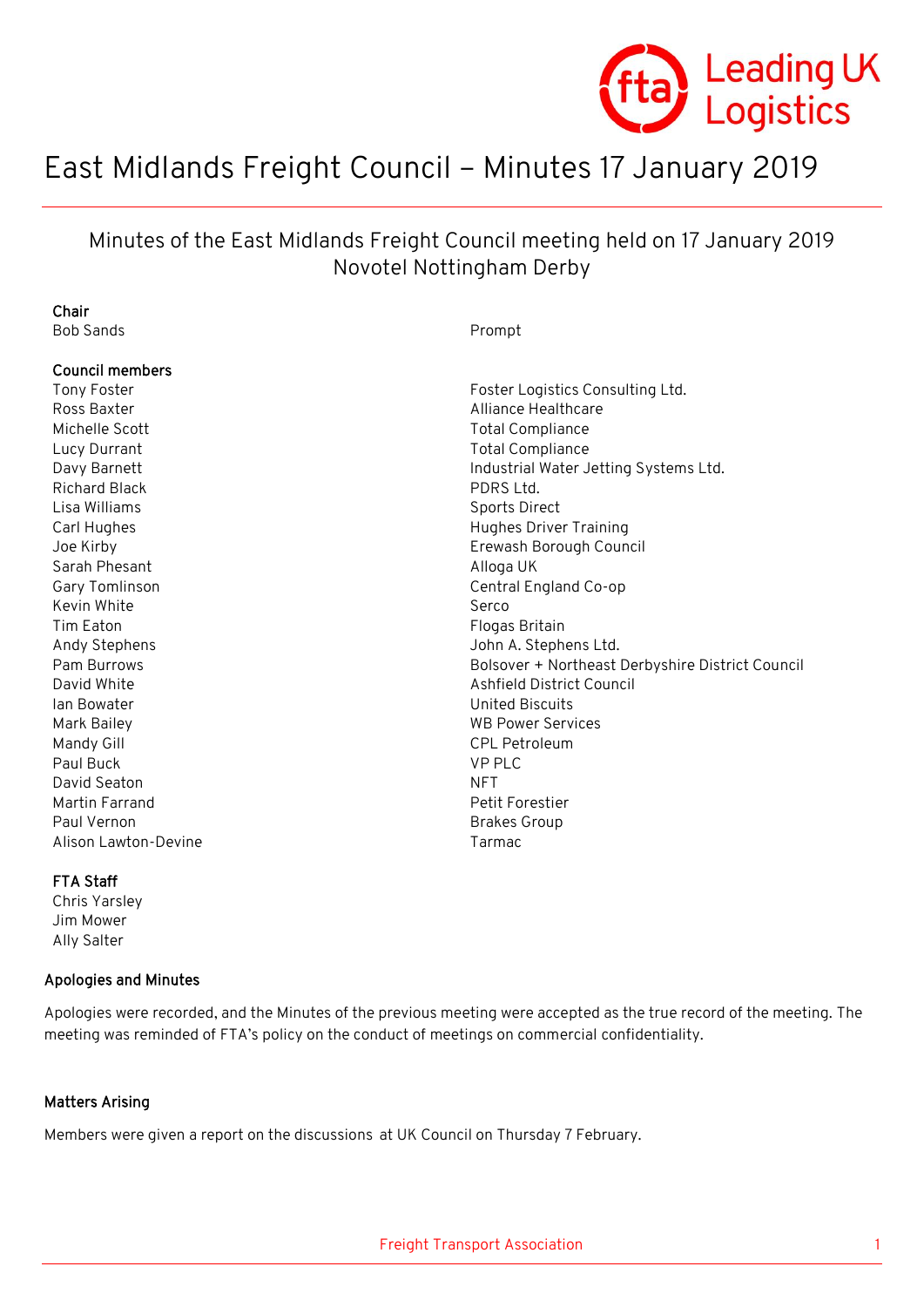# Secretary's Report

Members were given an update on the following points:

- MAC Webinars members were informed that Webinars would now replace Free Briefings through the year.
- MRN Review members were given an update on the latest developments, following FTA submission to consultation paper.
- FORS Review members were given an update on developments as the concession for FORS comes up for renewal and what FTA has fed into the review, to ensure real separation between standard setting and commercial operation of the scheme.
- Direct Vision Standard (DVS) members were updated on the latest on implementation of DVS in London.
- HGV Testing members were updated on the latest developments between FTA and DVSA on the issue of vehicle testing and how well DVSA is performing.
- EU rules for vans members were updated on news that elements of Operator Licensing will be extended to vans operating greater than 2.8tonnes, following amendments to the EU Regulation.

## Vehicle Operator Licensing (VOL) – Priorities for development

Members held a discussion on the VOL system and what they would like to see happen to improve it.

One suggestion would be that there should be a 'view only' capability for Transport Managers to access to ensure all the information on the system is correct. This would eliminate the need to print off documents and send them to the staff. There was a wish to see a notification of the latest changes and also be able to view the whole system before you need to fill in all data sets. One improvement would be to have a portal for submitting entries and receiving notifications that was not linked to a specific person in case of long-term sickness. The point on the need to submit a newspaper advert was raised as an increasing difficulty.

#### Ultra-low and zero emission roads/zones

Members were given an update on developments on ultra-low and zero emission roads and zones that were appearing across the country. Members were not aware of any such developments in the East Midlands region. There was a desire to have more joined up work between local authorities to ensure that compliant fleets could be used in all parts of the country. Members also gave experiences of issues surrounding the take-up of vehicles that would be compliant with these zones and also in general, especially on the expansion of the number of charging points available for commercial vehicles.

#### Coastal shipping and port disruption

Members were given an update on the item but there was no further discussion on the point.

#### Brexit preparedness

Members were asked to give examples of their preparations for Brexit. Members gave examples of new caveats in contracts with dealerships for whole vehicles and parts that costs will be passed on to members in case of any imposition of tariffs and duties. The issue around availability of warehousing was raised as well as the logistical issues faced by the fresh food importers.

#### FTA Yearbook

Members had a discussion on the use of the Yearbook and any improvements they would like to see. It was noted that there would be a wish to have the ability to print off whole sections for technicians, rather than need to give whole book.